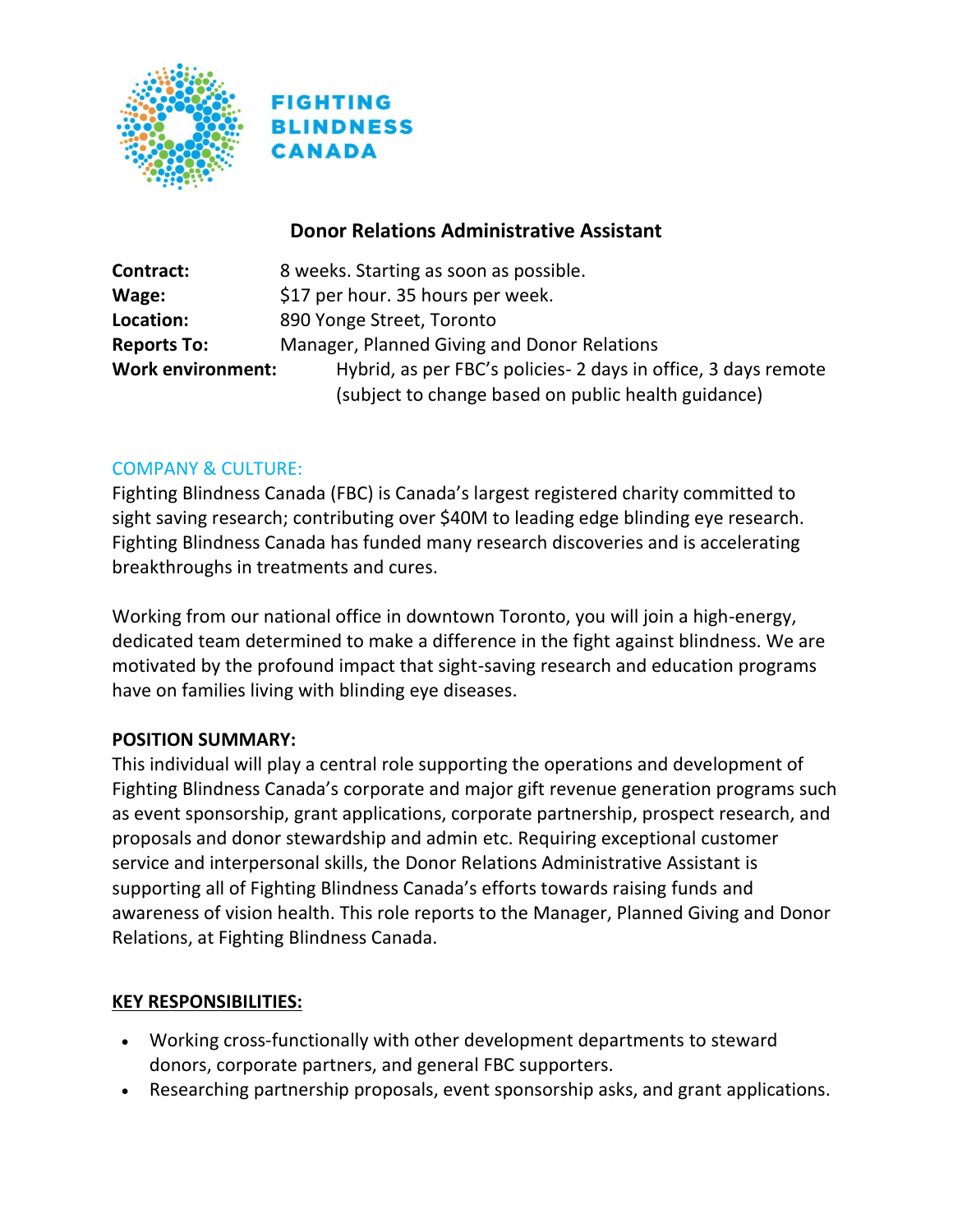- Working closely with FBC's corporate partners i.e. scheduling meetings, preparing presentations, attending meetings as a learning opportunity etc.
- Maintaining an accurate and updated database of client information and funding revenue.
- Actively participate and provide support in researching and developing a national corporate sponsorship plan
- Supporting prospect researching for potential new partners and donors.
- Database entry support (updating donors records, returned mail etc.)
- Assist with corporate and donor stewardship mailings
- Use donor database software to update sponsor/donors' contact history
- Other duties as required

# **Qualifications:**

- Exceptional presentation, verbal, and written communication skills.
- Excellent time management and organizational skills.
- Ability to learn quickly, prioritize, and multitask.
- Proactive attitude with a passion for customer satisfaction.
- Able to work autonomously and as a member of a team in a fast-paced, highvolume environment
- Strong computer skills (proficiency in Microsoft Office).
- Comfortable to learn and use database/software (Raiser's Edge, AKA Raisin, Survey Monkey, Mail Chimp).
- Adhere to the AFP Fundraising Code of Ethics and the Donor Bill of Rights
- Bilingualism in English and French is considered a strong asset.

# **To be eligible, participants must:**

- be between 15 and 30 years of age at the start of the employment;
- be a Canadian citizen, permanent resident, or person to whom refugee protection has been conferred under the *Immigration and Refugee Protection Act* for the duration of the employment; and,
- have a valid Social Insurance Number at the start of employment and be legally entitled to work in Canada in accordance with relevant provincial or territorial legislation and regulations.

# **Compensation**

The current hourly wage for this contract full-time position is \$17.00